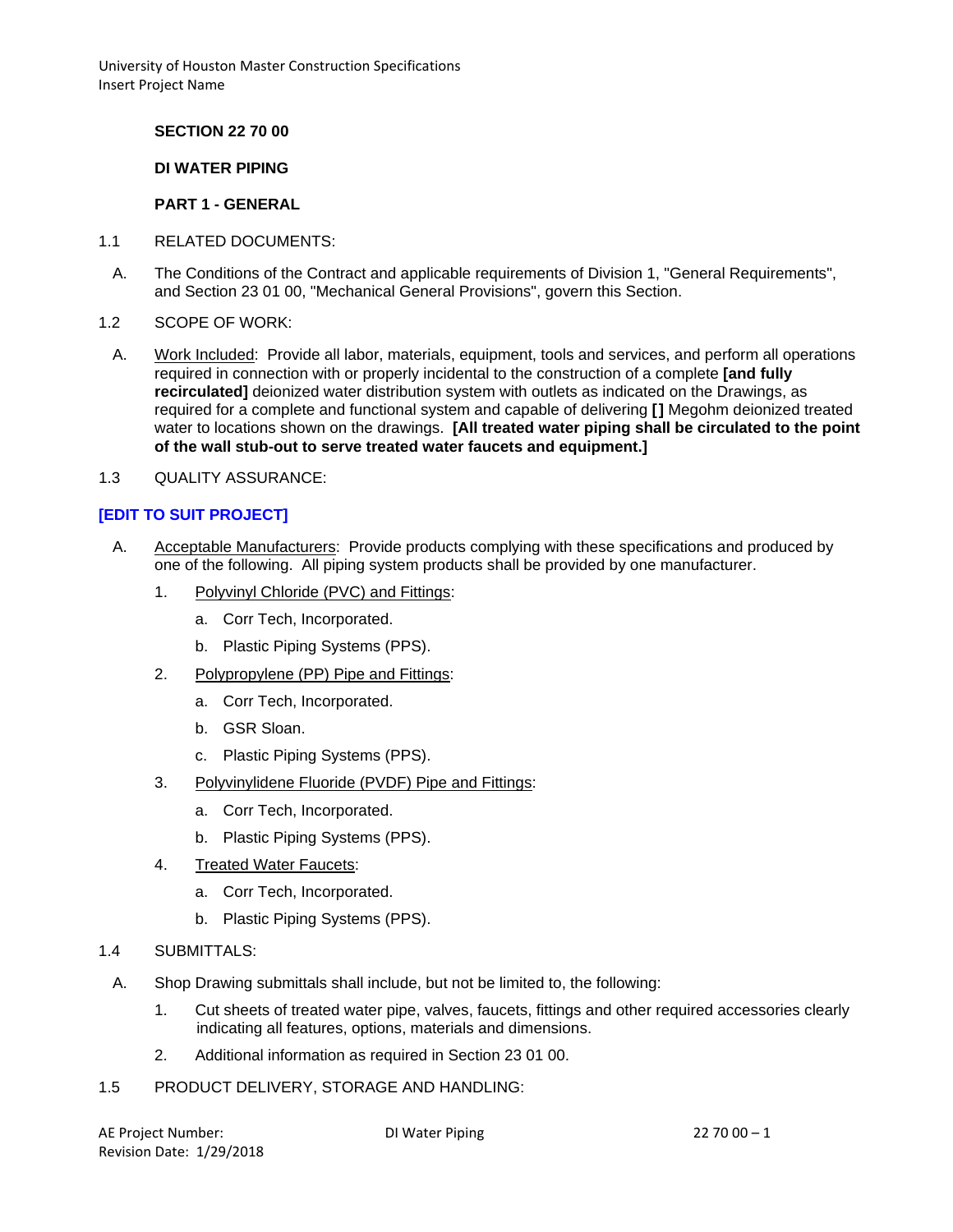- A. Deliver treated water piping system components in factory-fabricated water-resistant wrapping.
- B. Handle treated water piping system components carefully to avoid damage to material component, enclosure and finish.
- C. Store treated water piping system components in a clean, dry space and protect from the weather.

PART 2 - PRODUCTS

- 2.1 TREATED WATER PIPE, FITTINGS AND VALVES:
	- A. Pipe and Fittings: Pipe and fittings shall be **[Schedule 80 Polyvinyl Chloride (PVC) conforming to ASTM D-1785, Type 1 (normal impact), Grade 1 (high chemical resistance) with solvent welded ASTM D-2467 fittings.] [Schedule 80 natural polypropylene pipe conforming to ASTM D-2146 for Type II copolymer, cell class 2690B with Fuseal fittings.] [SYGEF or approved equal 100% pure virgin natural PVDF polymer piping and heat fusion welded fittings.]** Connections at valves and other serviceable devices shall be threaded. All pipe and fittings shall be rated for a minimum of **[150] [232]** psi at 73³F.
	- B. Valves: Valves shall be ball type and manufactured of the same material as fittings to assure compatibility. All ball valves shall have Viton seals and PTFE seats. Ball valves shall have a pressure rating **of [150] [225]** psi at 68<sup>3</sup>F and shall be a true union design.
	- C. Flow Control Valves: Provide a 3/8" flow control valve in each and every **[Type TW-1]** treated water outlet that limits the flow to 1/2 GPM and shall furnish and install a 4 GPM flow control valve in each treated water connection to washers. Flow control valves shall maintain a constant flow regardless of inlet pressure changes between 15 and 100 psig. No metal shall be in contact with the liquid. Flow control valves shall be as manufactured by Continental Water Conditioning Corporation or an approved equal and shall be constructed of the same material as the piping system in which they are installed.
	- D. Pressure Regulating Valves: Provide, where shown on the Drawings, pressure regulator valves, utilizing the no lube design as manufactured by R-K Industries, of Ontario, CA. Valves shall be constructed of the same material as the piping system in which they are installed. Regulators shall be Model "NLF", no lube fluid pressure with adjustable screw and locknut. Units shall have a teflon diaphragm and shall have no metallic contact with the fluid regulated and shall be of the entry design for inline maintenance.
	- E. Pressure Gages: Treated water system pressure gages shall be 4" diameter with 316 stainless steel bourdon tubes and provide a readout of 6 to **[100] [250]** psi. Gages installed in pipe shall be supplied with standard polypropylene body, Teflon diaphragm, liquid filled gage guards. Treated water system pressure gage guards shall be manufactured by PLAST-O-MATIC or an approved equal.

#### 2.2 HANGERS AND SUPPORTS:

- A. Horizontal Piping: All horizontal piping shall be supported on clevis type hangers as specified in Sections 23 03 00 and 22 00 00. Piping supports shall include "U" shaped galvanized sheetmetal trays/shields spanning between hangers and supports to continuously support piping and prevent sagging. Non-metallic piping system hangers and supports shall be provided on maximum 5 foot centers.
- B. Vertical/Riser Piping: All vertical/riser piping shall be supported using riser clamps as specified in Sections 23 03 00 and 22 00 00.
- C. Wall Chase Piping: All wall chase piping shall be supported using the wall/chase support system specified in Section 22 00 00.
- 2.3 DEIONIZED WATER SOURCE:
	- **A. [General: Refer to Section 22 13 13 for water treatment equipment.]**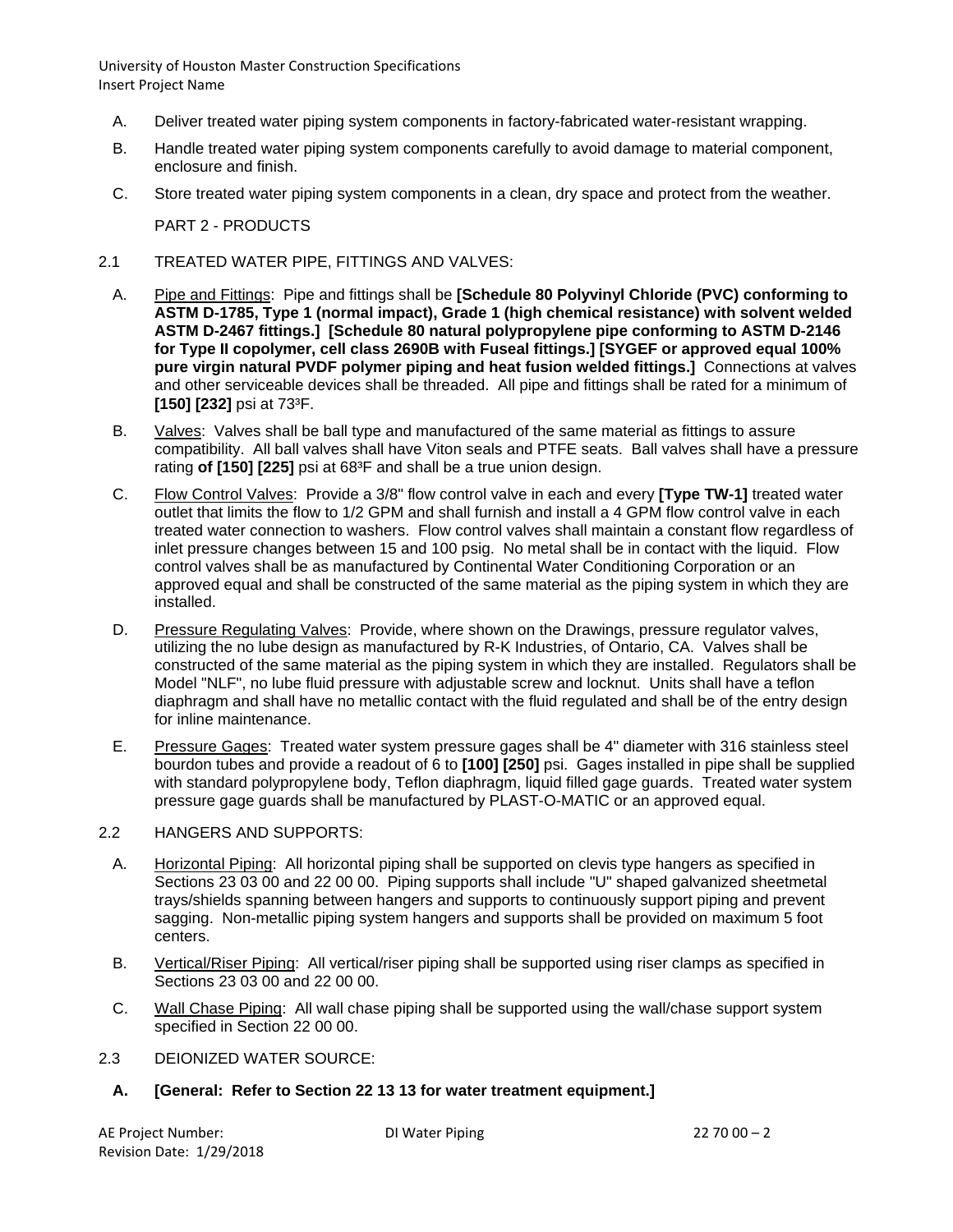# **[OR]**

**B. [General: The deionized water system shall be located in the [ ], where shown on the drawings, and the entire system, including connections to piping stub-outs provided under this contract and system balancing shall be provided under a separate contract.]**

PART 3 - EXECUTION

- 3.1 INSTALLATION:
	- A. General: All piping, fittings, hangers, connections and accessories shall be installed in strict accordance with the manufacturer's written installation instructions and applicable codes. Air chambers and shokstops shall not be used on treated water systems.
	- B. Damaged Piping: Any damaged piping shall be removed and replaced at the Contractors expense.

## **[SELECT ONE OF THE FOLLOWING]**

**C. [Fusion Joints: Piping joints and connections shall be made using socket type fittings and the manufacturer's interference fit fusion joint system. Pipe shall be cut and chanfered using the manufacturer's recommended tools, methods and requirements and pipe ends and fitting sockets shall be thoroughly cleaned using isopropyl alcohol or acetone and clean absorbent paper or cloth, prior to joining joints shall be fused using the manufacturer's recommended fusion tools, heater bushings and Tempil sticks and strictly following the manufacturer's recommended fusion procedure.]**

## **[OR]**

- **D. [Solvent Welded Joints: Piping joints shall be made using socket welded fusion joints made per the manufacturer's written joining instructions.]**
- E. Expansion Provisions: All piping systems shall be installed with adequate provisions taken where the installation temperature is outside the range of 65<sup>3</sup>F to 85<sup>3</sup>F. Vertical expansion joint assemblies, offsets and restrain as recommended by the piping system manufacturer shall be provided wherever the installation temperature is more than  $10<sup>3</sup>F$  different from the normal water temperature.
- F. Hangers and Supports: The entire piping system and related hangers and supports shall be installed such that the piping system is properly aligned and free of stress.
	- 1. Vertical stacks shall be supported at each floor using riser clamps. The lowest riser support shall be located below the lowest coupling/hub on the stack and shall restrict sideways as well as downward motion.
	- 2. Horizontal piping shall be supported using Clevis type hangers with maximum 5'0" hanger spacing.
	- 3. Piping supports shall include "U" shaped galvanized sheetmetal trays/shields spanning between hangers and supports to continuously support piping and prevent sagging. Non-metallic piping system hangers and supports shall be provided on maximum 5 foot centers.
	- 4. **[Hangers shall also be located at each offset, bend or fitting.]**
- **G. [Training: The Contractor shall instruct the Owner's maintenance staff the proper procedure for fusing pipe joints and shall provide the Owner with all special tools and fusing equipment required to properly fuse pipe joints.]**
- 3.2 TESTING AND BALANCING:
	- A. Test treated water piping as specified in Sections 23 05 93 and 22 00 00 for domestic water piping.
	- B. After installation the Contractor shall **[sterilize the entire piping system using low pressure steam (PVDF systems only)]** and shall flush the entire system with treated water to obtain delivered water quality acceptable to the Owner.